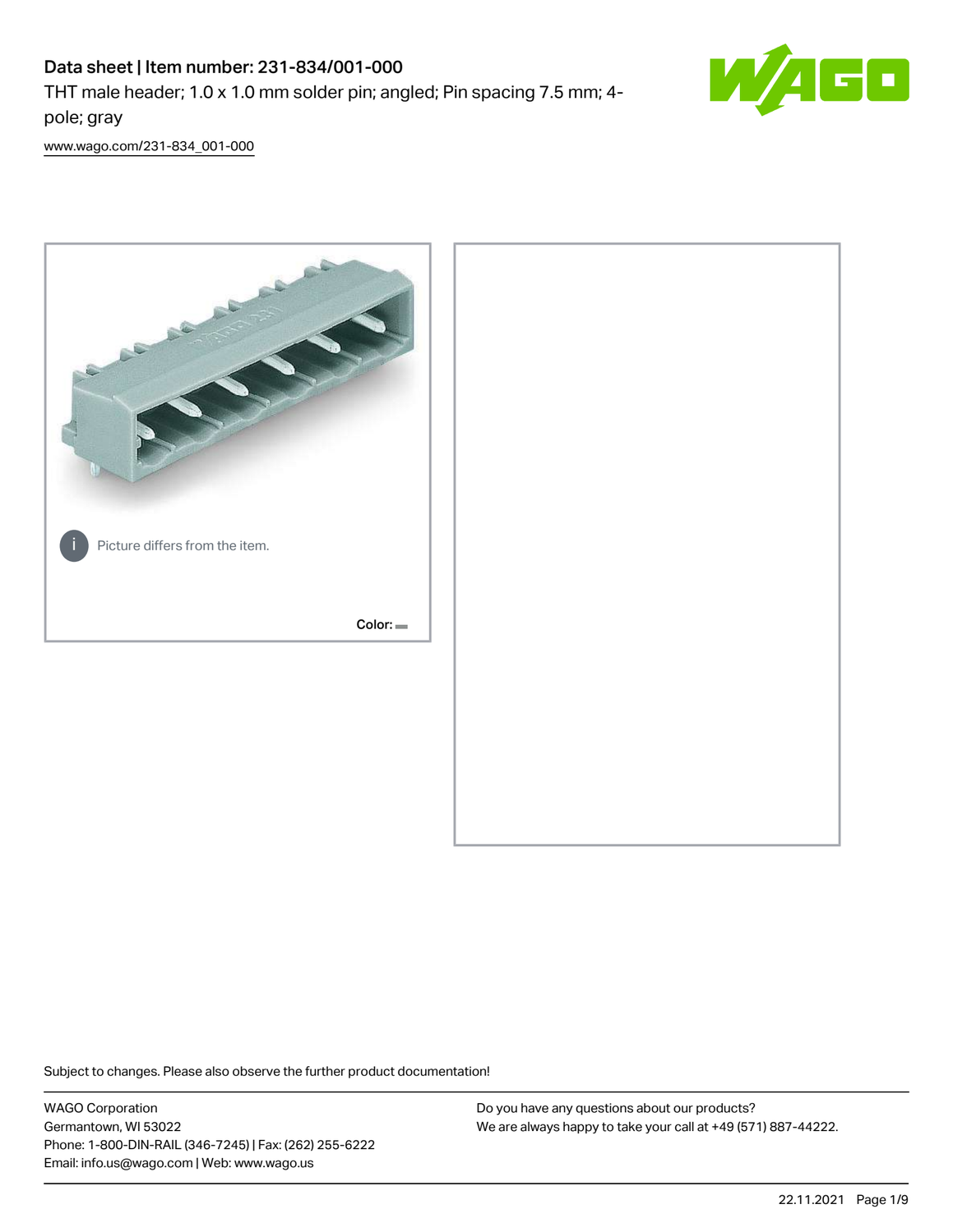



```
L = (pole no. -1) x pin spacing +8.2 mm
```
 $L_1 = L + 5$  mm

```
L_2 = L_1 + 7.4 mm
```
## Item description

- Horizontal or vertical PCB mounting via straight or angled solder pins  $\blacksquare$
- $\blacksquare$ Pin cross-section: 1 x 1 mm
- $\blacksquare$ With coding fingers

Subject to changes. Please also observe the further product documentation! Data

WAGO Corporation Germantown, WI 53022 Phone: 1-800-DIN-RAIL (346-7245) | Fax: (262) 255-6222 Email: info.us@wago.com | Web: www.wago.us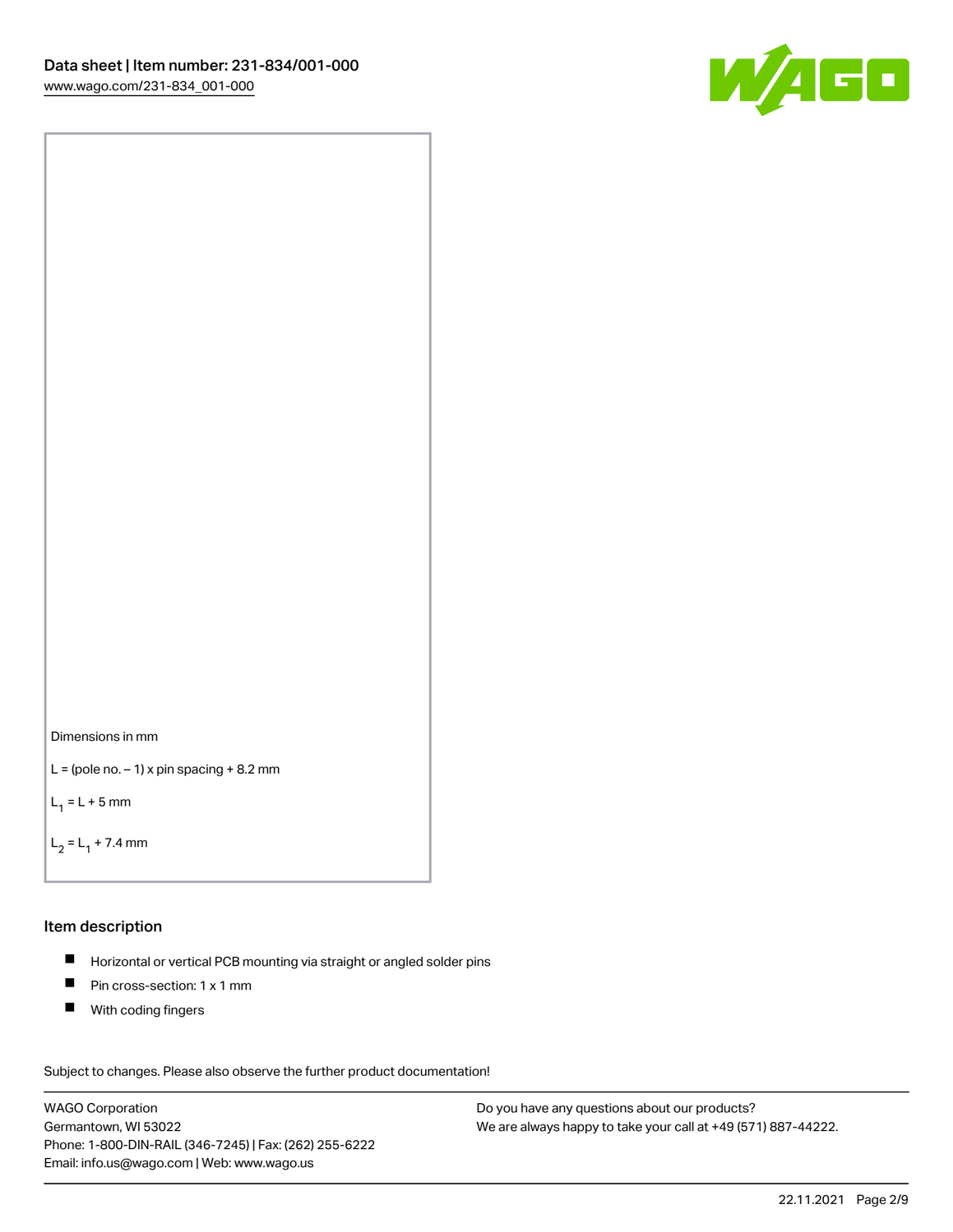

# Data Notes

| Safety information 1 | The <i>MCS – MULTI CONNECTION SYSTEM</i> includes connectors<br>without breaking capacity in accordance with DIN EN 61984. When<br>used as intended, these connectors must not be connected<br>/disconnected when live or under load. The circuit design should<br>ensure header pins, which can be touched, are not live when<br>unmated. |
|----------------------|--------------------------------------------------------------------------------------------------------------------------------------------------------------------------------------------------------------------------------------------------------------------------------------------------------------------------------------------|
| Variants:            | Other pole numbers<br>3.8 mm pin projection for male headers with straight solder pins<br>Gold-plated or partially gold-plated contact surfaces<br>Other versions (or variants) can be requested from WAGO Sales or<br>configured at https://configurator.wago.com/                                                                        |

# Electrical data

# IEC Approvals

| Ratings per                 | IEC/EN 60664-1                                                        |
|-----------------------------|-----------------------------------------------------------------------|
| Rated voltage (III / 3)     | 500 V                                                                 |
| Rated surge voltage (III/3) | 6 kV                                                                  |
| Rated voltage (III/2)       | 630 V                                                                 |
| Rated surge voltage (III/2) | 6 <sub>k</sub> V                                                      |
| Nominal voltage (II/2)      | 1000V                                                                 |
| Rated surge voltage (II/2)  | 6 kV                                                                  |
| Rated current               | 12A                                                                   |
| Legend (ratings)            | $(III / 2)$ $\triangle$ Overvoltage category III / Pollution degree 2 |

# UL Approvals

| Approvals per                  | UL 1059 |
|--------------------------------|---------|
| Rated voltage UL (Use Group B) | 300 V   |
| Rated current UL (Use Group B) | 10 A    |
| Rated voltage UL (Use Group D) | 300 V   |
| Rated current UL (Use Group D) | 10 A    |

## Ratings per UL

| Rated voltage UL 1977 | 600 V |
|-----------------------|-------|
| Rated current UL 1977 | 10    |

| <b>WAGO Corporation</b>                                | Do you have any questions about our products?                 |
|--------------------------------------------------------|---------------------------------------------------------------|
| Germantown, WI 53022                                   | We are always happy to take your call at +49 (571) 887-44222. |
| Phone: 1-800-DIN-RAIL (346-7245)   Fax: (262) 255-6222 |                                                               |
| Email: info.us@wago.com   Web: www.wago.us             |                                                               |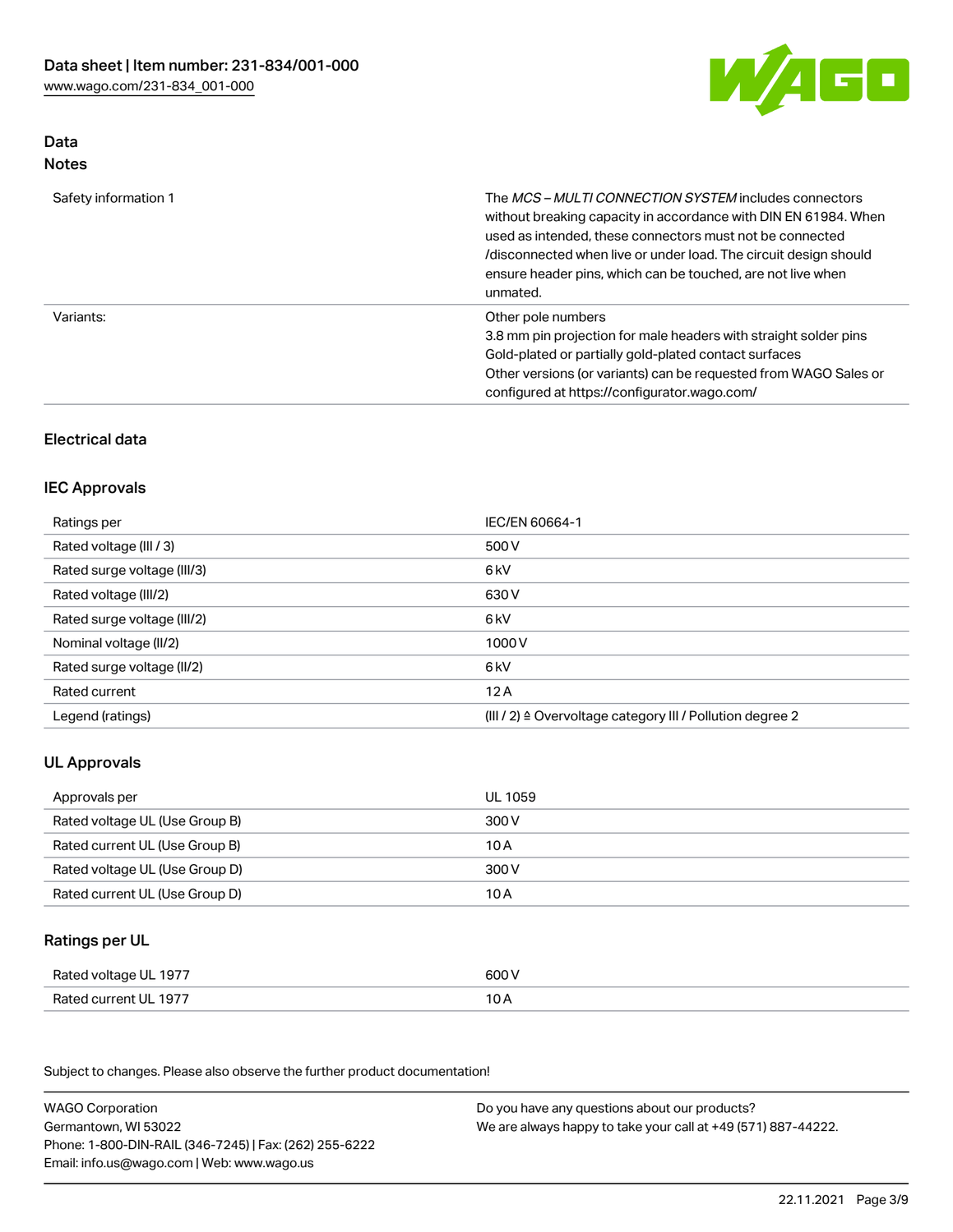

# CSA Approvals

| Approvals per                   | CSA   |
|---------------------------------|-------|
| Rated voltage CSA (Use Group B) | 300 V |
| Rated current CSA (Use Group B) | 10 A  |
| Rated voltage CSA (Use Group D) | 300 V |
| Rated current CSA (Use Group D) | 10 A  |

# Connection data

| Total number of potentials |  |
|----------------------------|--|
| Number of connection types |  |
| Number of levels           |  |

## Connection 1

| Number of poles |  |
|-----------------|--|
|-----------------|--|

# Physical data

| Pin spacing                          | 7.5 mm / 0.295 inch  |
|--------------------------------------|----------------------|
| Width                                | 30.7 mm / 1.209 inch |
| Height                               | 12.2 mm / 0.48 inch  |
| Height from the surface              | 8.4 mm / 0.331 inch  |
| Depth                                | 12 mm / 0.472 inch   |
| Solder pin length                    | 3.8 <sub>mm</sub>    |
| Solder pin dimensions                | $1 \times 1$ mm      |
| Drilled hole diameter with tolerance | $1.4$ $(+0.1)$ mm    |

# Plug-in connection

| Contact type (pluggable connector) | Male connector/plug |
|------------------------------------|---------------------|
| Connector (connection type)        | for PCB             |
| Mismating protection               | No                  |
| Mating direction to the PCB        | 0°                  |
| Locking of plug-in connection      | Without             |

# PCB contact

| <b>PCB Contact</b>     | <b>THT</b>                               |
|------------------------|------------------------------------------|
| Solder pin arrangement | over the entire male connector (in-line) |

| <b>WAGO Corporation</b>                                | Do you have any questions about our products?                 |
|--------------------------------------------------------|---------------------------------------------------------------|
| Germantown, WI 53022                                   | We are always happy to take your call at +49 (571) 887-44222. |
| Phone: 1-800-DIN-RAIL (346-7245)   Fax: (262) 255-6222 |                                                               |
| Email: info.us@wago.com   Web: www.wago.us             |                                                               |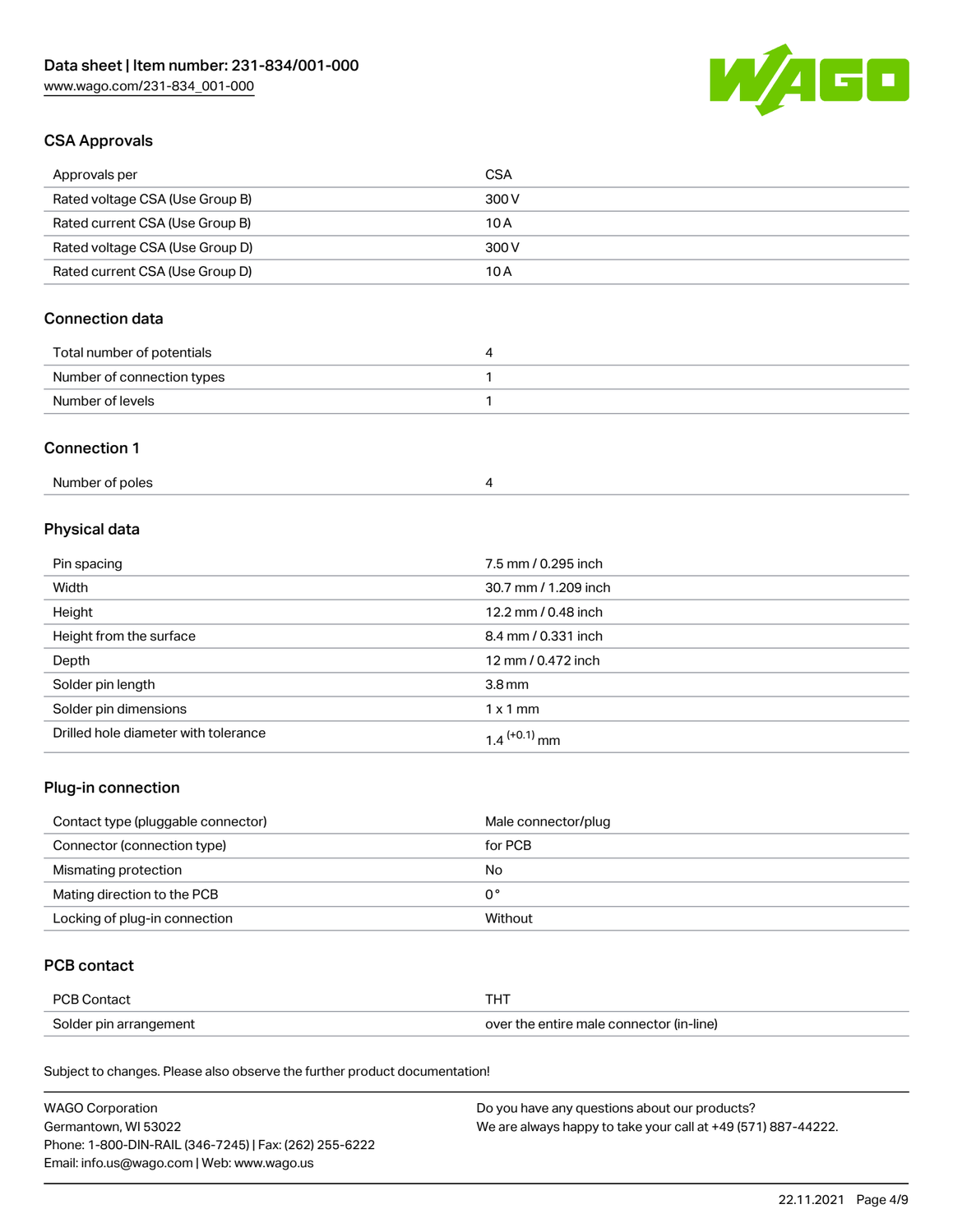

Number of solder pins per potential 1

## Material data

| Color                       | gray                                    |
|-----------------------------|-----------------------------------------|
| Material group              |                                         |
| Insulation material         | Polyamide (PA66)                        |
| Flammability class per UL94 | V <sub>0</sub>                          |
| Contact material            | Electrolytic copper ( $E_{\text{Cu}}$ ) |
| Contact plating             | tin-plated                              |
| Fire load                   | 0.034 MJ                                |
| Weight                      | 1.7 <sub>g</sub>                        |

## Environmental requirements

Limit temperature range  $-60... +100$  °C

## Commercial data

| Product Group         | 3 (Multi Conn. System) |
|-----------------------|------------------------|
| PU (SPU)              | 100 Stück              |
| Packaging type        | box                    |
| Country of origin     | DE                     |
| <b>GTIN</b>           | 4044918868082          |
| Customs tariff number | 8536694040             |

## Approvals / Certificates

## Country specific Approvals

| Logo                | Approval                                            | <b>Additional Approval Text</b> | Certificate<br>name |
|---------------------|-----------------------------------------------------|---------------------------------|---------------------|
|                     | <b>CB</b><br><b>DEKRA Certification B.V.</b>        | IEC 61984                       | NL-39756            |
|                     | <b>CSA</b><br>DEKRA Certification B.V.              | C <sub>22.2</sub>               | 1466354             |
| EMA<br><b>INEUR</b> | <b>KEMA/KEUR</b><br><b>DEKRA Certification B.V.</b> | EN 61984                        | 2190761.01          |

| <b>WAGO Corporation</b>                                | Do you have any questions about our products?                 |
|--------------------------------------------------------|---------------------------------------------------------------|
| Germantown, WI 53022                                   | We are always happy to take your call at +49 (571) 887-44222. |
| Phone: 1-800-DIN-RAIL (346-7245)   Fax: (262) 255-6222 |                                                               |
| Email: info.us@wago.com   Web: www.wago.us             |                                                               |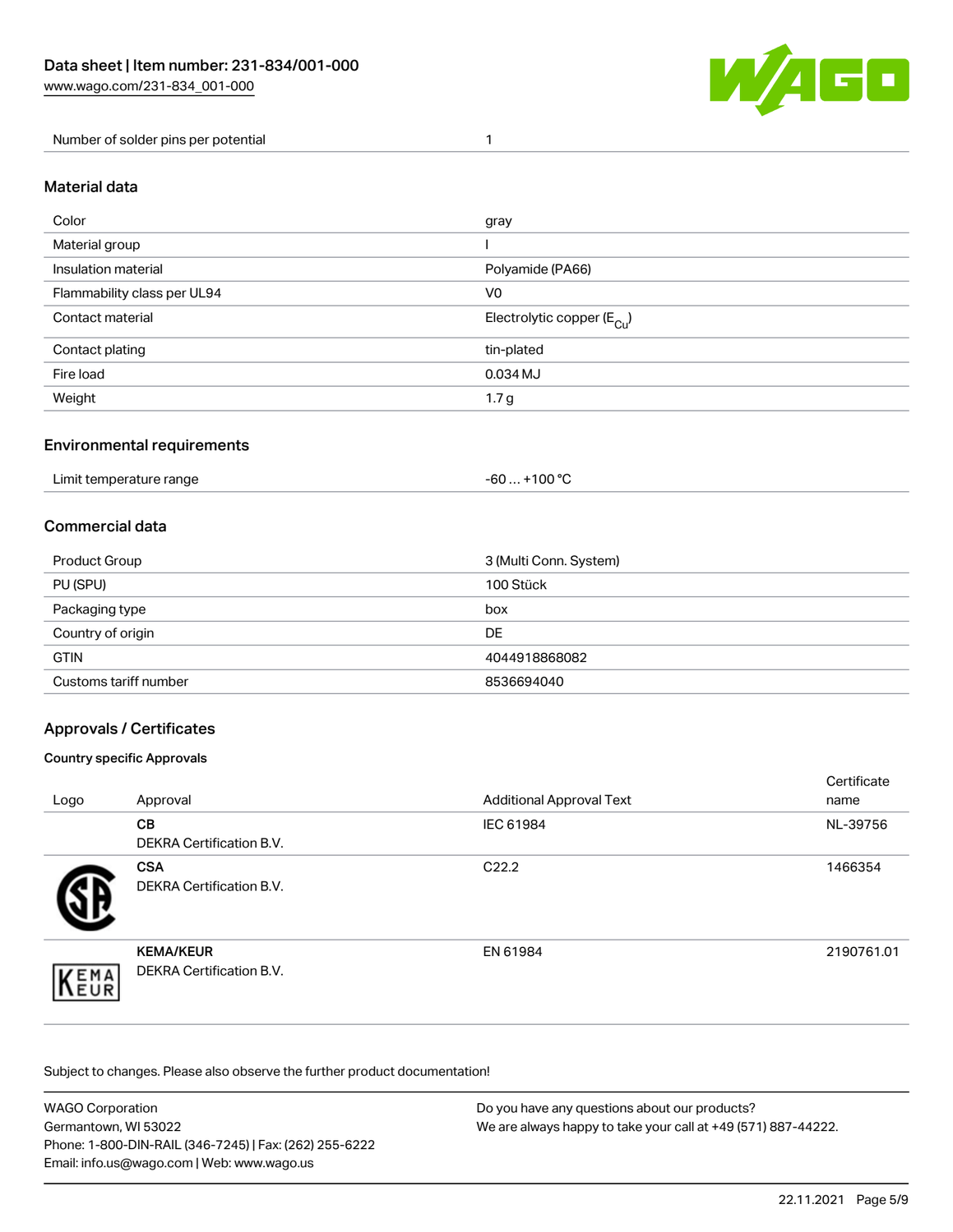Underwriters Laboratories Inc.



#### Ship Approvals

|                          | <b>UR</b>                                 | <b>UL 1059</b>                  | E45172                             |
|--------------------------|-------------------------------------------|---------------------------------|------------------------------------|
| Logo                     | Approval                                  | <b>Additional Approval Text</b> | name                               |
| <b>UL-Approvals</b>      |                                           |                                 | Certificate                        |
| <b>BUREAU</b><br>VERITAS | <b>BV</b><br>Bureau Veritas S.A.          | IEC 60998                       | 11915/D0<br><b>BV</b>              |
| ABS.                     | <b>ABS</b><br>American Bureau of Shipping | $\overline{\phantom{0}}$        | $19 -$<br>HG1869876-<br><b>PDA</b> |
| Logo                     | Approval                                  | <b>Additional Approval Text</b> | Certificate<br>name                |

| $\mathbf{A}$        |                                |                |        |
|---------------------|--------------------------------|----------------|--------|
|                     | <b>UR</b>                      | <b>UL 1977</b> | E45171 |
| n T<br>$\mathbf{A}$ | Underwriters Laboratories Inc. |                |        |

## Counterpart

|               | Item no.231-204/026-000<br>Female plug; 4-pole; 12 AWG max; pin spacing 7.5 mm; 1 conductor per pole; gray                                                                                              | www.wago.com/231-204<br>$1026 - 000$  |
|---------------|---------------------------------------------------------------------------------------------------------------------------------------------------------------------------------------------------------|---------------------------------------|
|               | Item no.231-2204/026-000<br>2-conductor female connector; Push-in CAGE CLAMP <sup>®</sup> ; 2.5 mm <sup>2</sup> ; Pin spacing 7.5 mm; 4-pole; with<br>integrated end plate; 2,50 mm <sup>2</sup> ; gray | www.wago.com/231-2204<br>$1026 - 000$ |
|               | Item no.231-2204/037-000<br>2-conductor female connector; Push-in CAGE CLAMP <sup>®</sup> ; 2.5 mm <sup>2</sup> ; Pin spacing 7.5 mm; 4-pole; Lateral<br>locking levers; 2,50 mm <sup>2</sup> ; gray    | www.wago.com/231-2204<br>/037-000     |
|               | Item no.2231-204/026-000<br>Female plug; 4-pole; push-button; 12 AWG max; pin spacing 7.5 mm; 1-conductor per pole; gray                                                                                | www.wago.com/2231-204<br>/026-000     |
| $\mathcal{L}$ | Item no.2231-204/031-000<br>Female plug; 4-pole; push-button; mounting flange; 12 AWG max; pin spacing 7.5 mm; 1-conductor per<br>pole; gray                                                            | www.wago.com/2231-204<br>/031-000     |

Item no.2231-204/037-000

Subject to changes. Please also observe the further product documentation!

WAGO Corporation Germantown, WI 53022 Phone: 1-800-DIN-RAIL (346-7245) | Fax: (262) 255-6222 Email: info.us@wago.com | Web: www.wago.us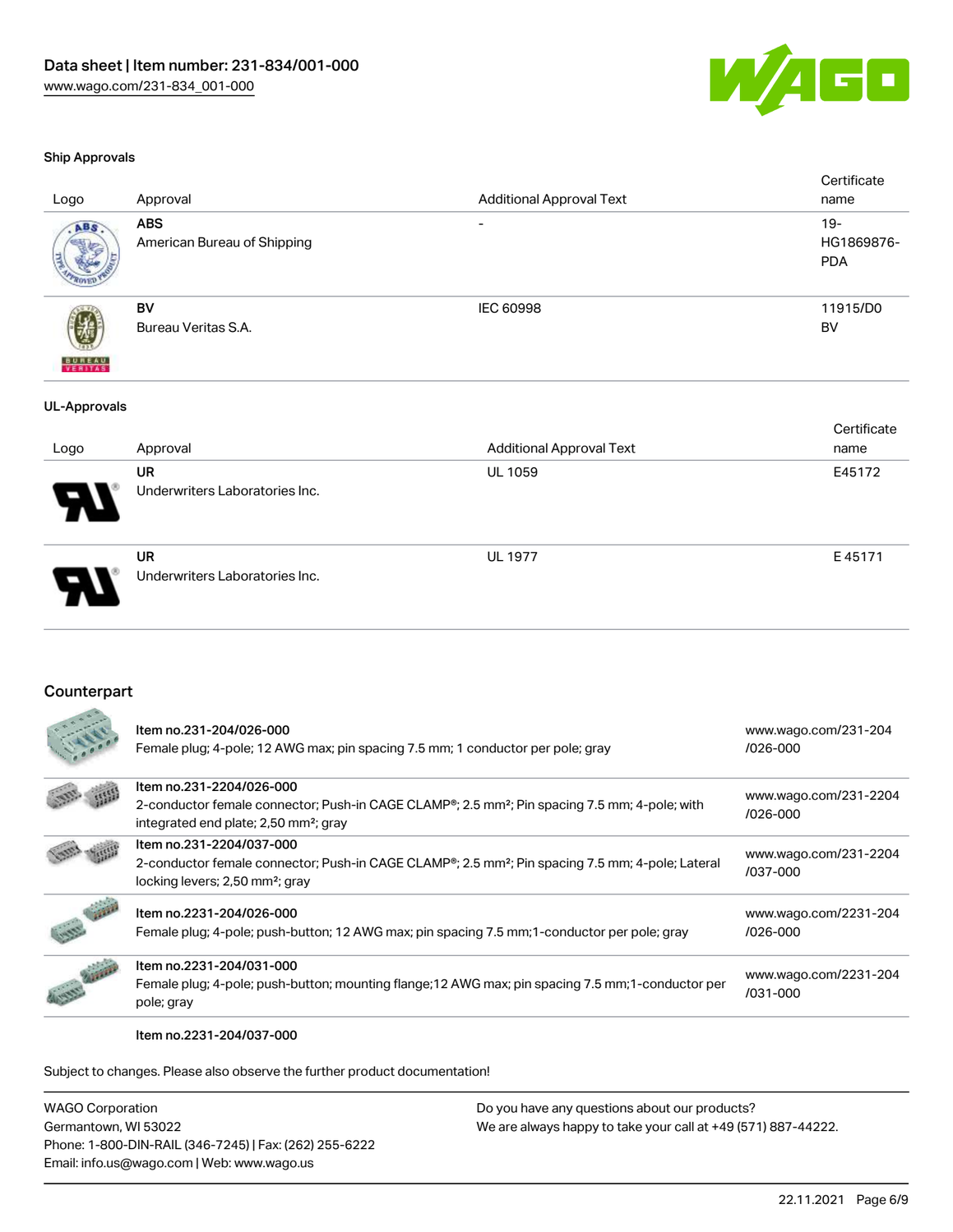# Data sheet | Item number: 231-834/001-000

[www.wago.com/231-834\\_001-000](http://www.wago.com/231-834_001-000)





Female plug; 4-pole; push-button; locking lever;12 AWG max; pin spacing 7.5 mm;1-conductor per pole; [www.wago.com/2231-204](https://www.wago.com/2231-204/037-000) gray [/037-000](https://www.wago.com/2231-204/037-000)

|                                                                                                                                                                                                                                                                                                                                                     | Item no.231-204/031-000<br>Female plug; 4-pole; mounting flange; 12 AWG max; pin spacing 7.5 mm; 1 conductor per pole; gray                                    | www.wago.com/231-204<br>/031-000     |
|-----------------------------------------------------------------------------------------------------------------------------------------------------------------------------------------------------------------------------------------------------------------------------------------------------------------------------------------------------|----------------------------------------------------------------------------------------------------------------------------------------------------------------|--------------------------------------|
| $\begin{picture}(180,10) \put(0,0){\line(1,0){10}} \put(10,0){\line(1,0){10}} \put(10,0){\line(1,0){10}} \put(10,0){\line(1,0){10}} \put(10,0){\line(1,0){10}} \put(10,0){\line(1,0){10}} \put(10,0){\line(1,0){10}} \put(10,0){\line(1,0){10}} \put(10,0){\line(1,0){10}} \put(10,0){\line(1,0){10}} \put(10,0){\line(1,0){10}} \put(10,0){\line($ | Item no.231-204/037-000<br>Female plug; 4-pole; locking lever; 12 AWG max; pin spacing 7.5 mm; 1 conductor per pole; gray                                      | www.wago.com/231-204<br>/037-000     |
|                                                                                                                                                                                                                                                                                                                                                     | Item no.732-104/026-000<br>1-conductor female connector, angled; CAGE CLAMP®; 2.5 mm <sup>2</sup> ; Pin spacing 7.5 mm; 4-pole; 2,50 mm <sup>2</sup> ;<br>gray | www.wago.com/732-104<br>$/026 - 000$ |

## Optional accessories

### Coding

|                                                                                                                                                                                                                                      | Intermediate plate                                               |                      |  |
|--------------------------------------------------------------------------------------------------------------------------------------------------------------------------------------------------------------------------------------|------------------------------------------------------------------|----------------------|--|
|                                                                                                                                                                                                                                      | Item no.: 231-500<br>Spacer; for formation of groups; light gray | www.wago.com/231-500 |  |
| Coding                                                                                                                                                                                                                               |                                                                  |                      |  |
| <b>Contract Contract Contract Contract Contract Contract Contract Contract Contract Contract Contract Contract Contract Contract Contract Contract Contract Contract Contract Contract Contract Contract Contract Contract Contr</b> | Item no.: 231-130<br>Coding key; snap-on type; light gray        | www.wago.com/231-130 |  |

# Downloads

**Documentation** 

# Additional Information

| Auuluvilai IIII viiliauvil |            |        |          |
|----------------------------|------------|--------|----------|
| Technical explanations     | 2019 Apr 3 | pdf    | Download |
|                            |            | 2.0 MB |          |

## CAD files

# CAD data

| 2D/3D Models 231-834/001-000      | URL | Download |
|-----------------------------------|-----|----------|
| <b>CAE</b> data                   |     |          |
| EPLAN Data Portal 231-834/001-000 | URL | Download |
| ZUKEN Portal 231-834/001-000      | URL | Download |

| <b>WAGO Corporation</b>                                | Do you have any questions about our products?                 |
|--------------------------------------------------------|---------------------------------------------------------------|
| Germantown, WI 53022                                   | We are always happy to take your call at +49 (571) 887-44222. |
| Phone: 1-800-DIN-RAIL (346-7245)   Fax: (262) 255-6222 |                                                               |
| Email: info.us@wago.com   Web: www.wago.us             |                                                               |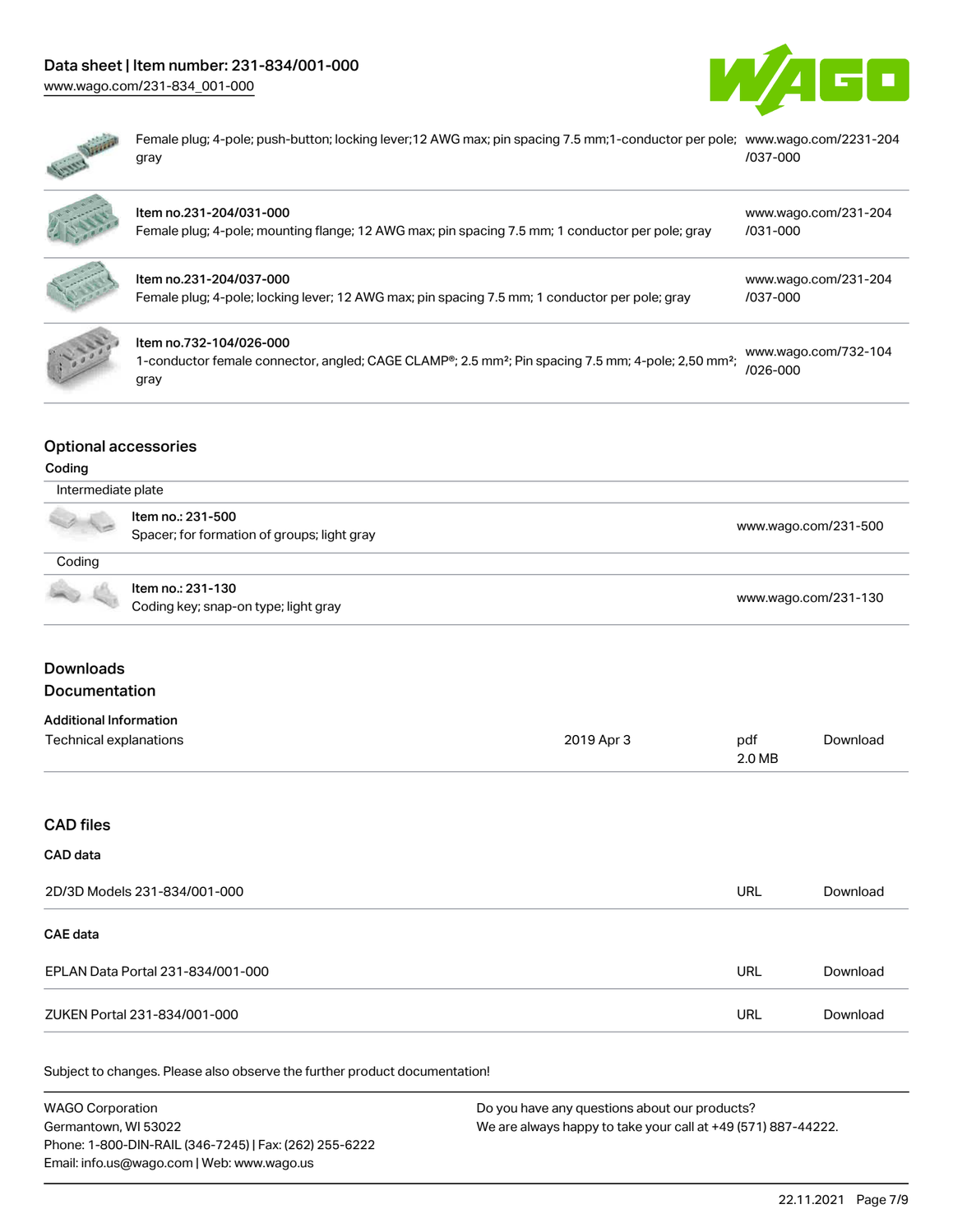#### EPLAN Data Portal 231-834/001-000 URL [Download](https://www.wago.com/global/d/EPLAN_URLS_231-834_001-000)

#### PCB Design

| Symbol and Footprint 231-834/001-000                                                | URL | Download |
|-------------------------------------------------------------------------------------|-----|----------|
| CAx data for your PCB design, consisting of "schematic symbols and PCB footprints", |     |          |

allow easy integration of the WAGO component into your development environment.

#### Supported formats:

- $\blacksquare$ Accel EDA 14 & 15
- $\blacksquare$ Altium 6 to current version
- П Cadence Allegro
- П **DesignSpark**
- П Eagle Libraries
- П KiCad
- $\blacksquare$ Mentor Graphics BoardStation
- $\blacksquare$ Mentor Graphics Design Architect
- $\blacksquare$ Mentor Graphics Design Expedition 99 and 2000
- $\blacksquare$ OrCAD 9.X PCB and Capture
- $\blacksquare$ PADS PowerPCB 3, 3.5, 4.X, and 5.X
- $\blacksquare$ PADS PowerPCB and PowerLogic 3.0
- П PCAD 2000, 2001, 2002, 2004, and 2006
- $\blacksquare$ Pulsonix 8.5 or newer
- $\blacksquare$ STL
- $\blacksquare$ 3D STEP
- $\blacksquare$ TARGET 3001!
- $\blacksquare$ View Logic ViewDraw
- $\blacksquare$ Quadcept
- $\blacksquare$ Zuken CadStar 3 and 4
- $\blacksquare$ Zuken CR-5000 and CR-8000

PCB Component Libraries (EDA), PCB CAD Library Ultra Librarian

## Environmental Product Compliance

## Compliance Search

Environmental Product Compliance 231-834/001-000 THT male header; 1.0 x 1.0 mm solder pin; angled; Pin spacing 7.5 mm; 4-pole; gray URL [Download](https://www.wago.com/global/d/ComplianceLinkMediaContainer_231-834_001-000)

Subject to changes. Please also observe the further product documentation!

WAGO Corporation Germantown, WI 53022 Phone: 1-800-DIN-RAIL (346-7245) | Fax: (262) 255-6222 Email: info.us@wago.com | Web: www.wago.us